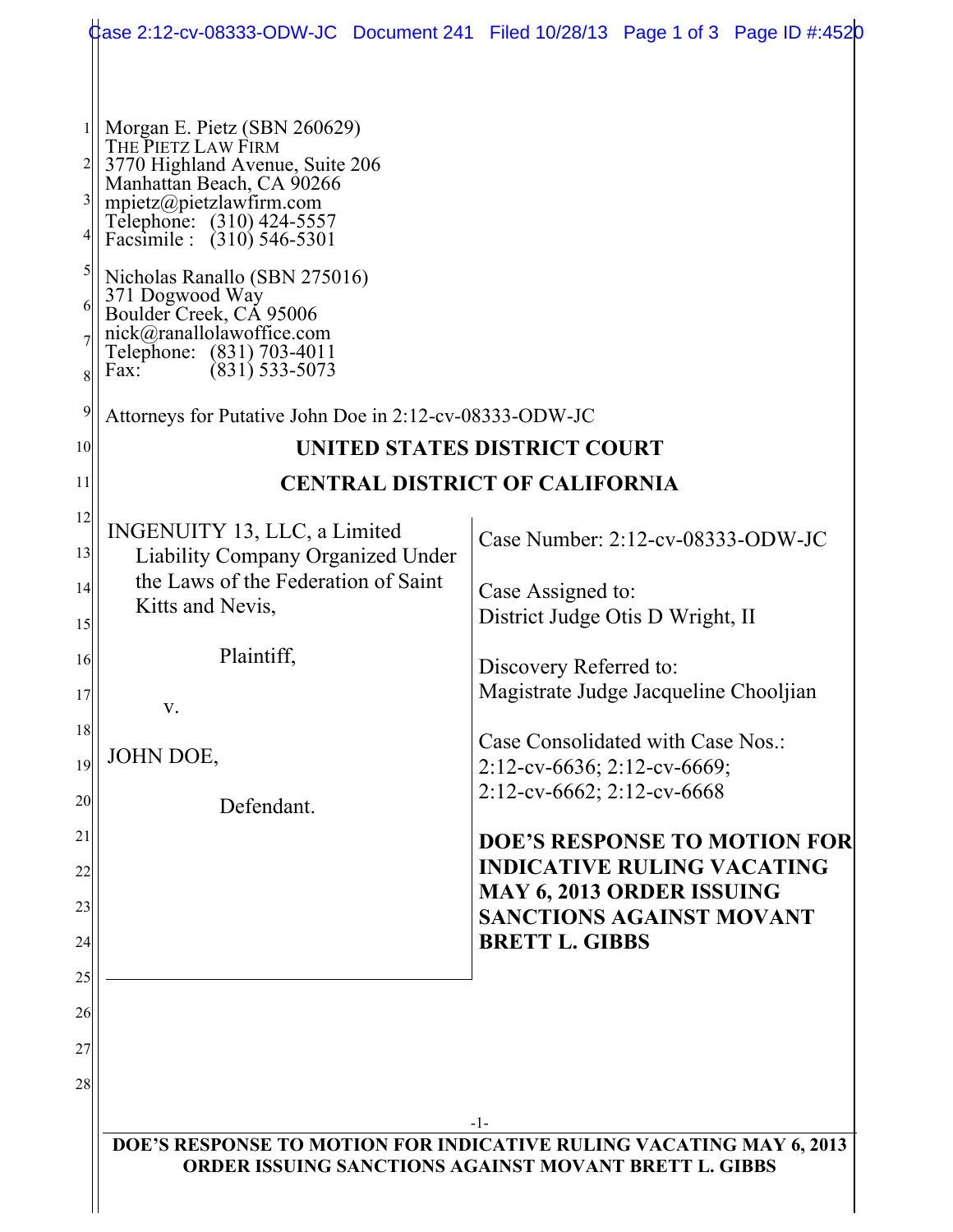## **RESPONSE**

On October 17, 2013, plaintiff's prior counsel and individually sanctioned party Brett L. Gibbs filed a Motion for Indicative Ruling Vacating May 6, 2013 Order Issuing Sanctions Against Movant Brett L. Gibbs (ECF No. 240) ("Motion for Indicative Ruling"). The putative John Doe defendant in this action ("Doe"), by and through counsel, hereby responds to the Motion for Indicative Ruling follows:

To the extent that the Motion for Indicative Ruling seeks reconsideration, based on new evidence (Fed. R. Civ. Proc. 60(b)(2)), of whether Mr. Gibbs should be liable for his conduct of this case and the other related cases, Doe objects and opposes the request. Although Doe has not yet sought to execute against Mr. Gibbs' assets despite the fact that Gibbs did not post an appellate bond, Doe must reserve the right to keep open such an option pending the outcome of the appeal.

Even assuming that the purported new evidence could not have been obtained previously with reasonable diligence, nothing in the Motion for Indicative Ruling justifies absolving Mr. Gibbs of liability completely. The new evidence mainly serves to further inculpate John Steele, Paul Hansmeier, Paul Duffy, perhaps rightly deflecting most of the blame their way. Ultimately though, regardless of Mr. Gibbs' recent and commendable attempts to let the full truth be known about Prenda, it was Gibbs' name signed on the pleadings in this matter. That fact unavoidably makes Mr. Gibbs an important participant in the bad faith wrought on the Court and on the various Internet subscribers targeted in Prenda's web of deceit. The evidence presented on Mr. Gibbs' role in sanctionable conduct should not be re-litigated now.

In view of the order imposing joint and several liability, determining the appropriate comparative fault of Gibbs versus Steele, Hansmeier, Duffy and their related entities should not be Doe's problem. Even if Gibbs' rightful share of the fault may be smaller than that of the others, to release Mr. Gibbs entirely from financial responsibility in the manner requested would be unjust in general and unfair to Doe in particular.

-2-